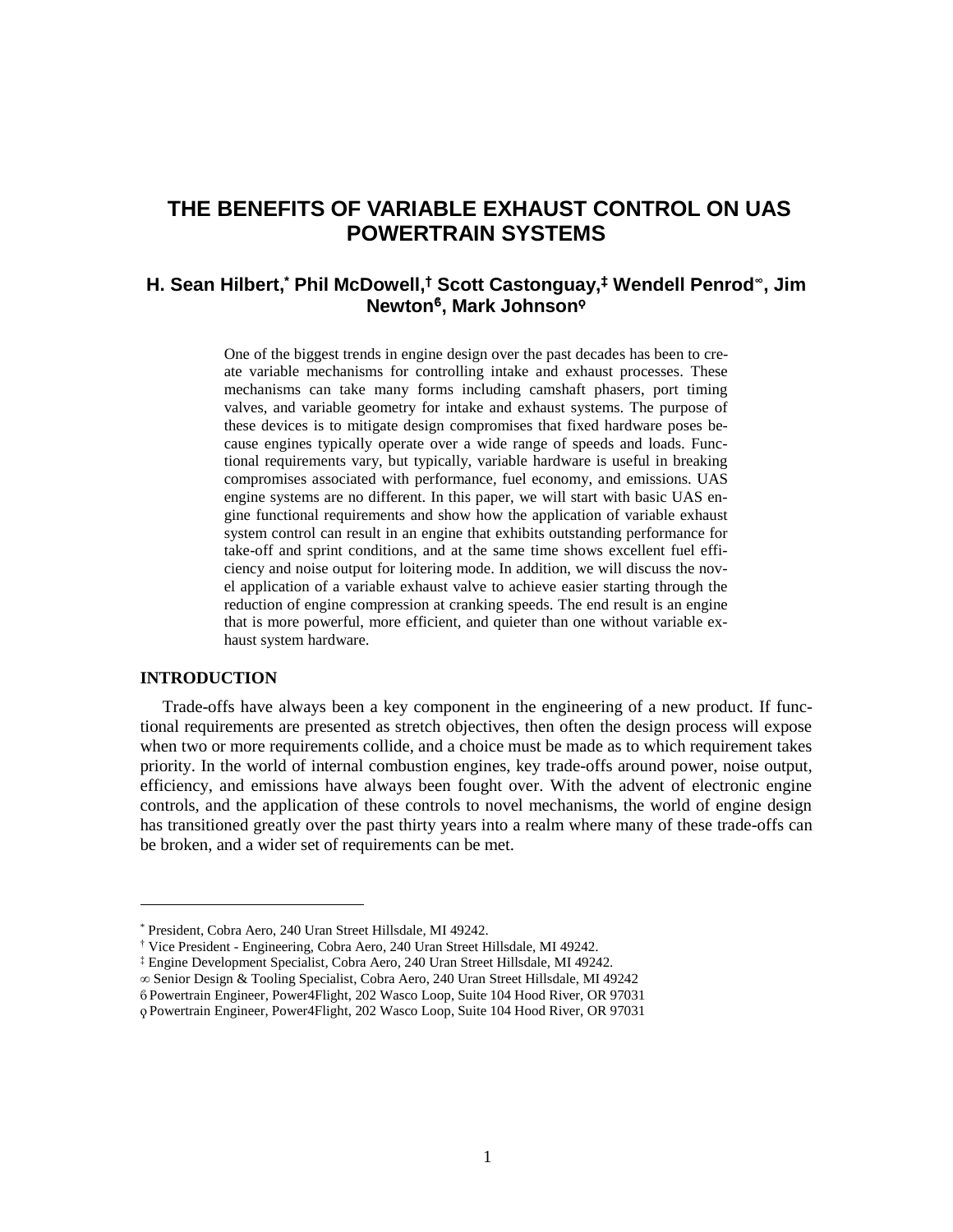Examples of some of these innovations include variable intake and exhaust systems, variable camshaft mechanisms, and variable port control mechanisms for two-stroke engines.1-3

Because engines must operate over a wide range of speeds and loads, compromise often takes on the form of deciding where the 'sweet spot' of the engine will be; for example: where in the speed and load range will the engine make the best power, or where it will be most efficient. For UAS applications, the trade-off is most often around how the engine will operate in the mid-range (cruise or loitering mode) vs. its operation under peak power conditions. Creating a torque curve that will exhibit robust performance around transient conditions (wind gusts for example) typically results in setting key engine parameters in a very conservative fashion such that peak power is always compromised. As payloads get heavier and mission durations are stretched, it's clear that the market is no longer in a 'either/or' situation, and that 'both/and' solutions must be found.

#### **TEST SETUP**

A key factor in producing world-class hardware is having the ability to test and iterate on the design to ensure that all functional requirements are being met. For the purposes outlined in this paper, we accomplish this through modern test facilities and by maintaining tight integration with the test capabilities of our partners. By operating as a team, all with similar testing facilities, we can closely collaborate on mix of activities ranging from core hardware development, to integration and calibration on specific airframes, to post-launch troubleshooting and powertrain optimization.

The dyno facility shown below in Figure 1 offers a full eddy current absorber with motoring capabilities. It is housed in a climate controlled chamber which can control humidity and temperature. A wide variety of sensors are available to measure everything from engine speed and torque to temperatures, pressures, fuel flow, exhaust gas chemistry, and sound levels.



**Figure 1. Test cell installation. This figure shows an eddy current motoring dyno installed in a temperature controlled test environmental cell (-30F – 150F range).**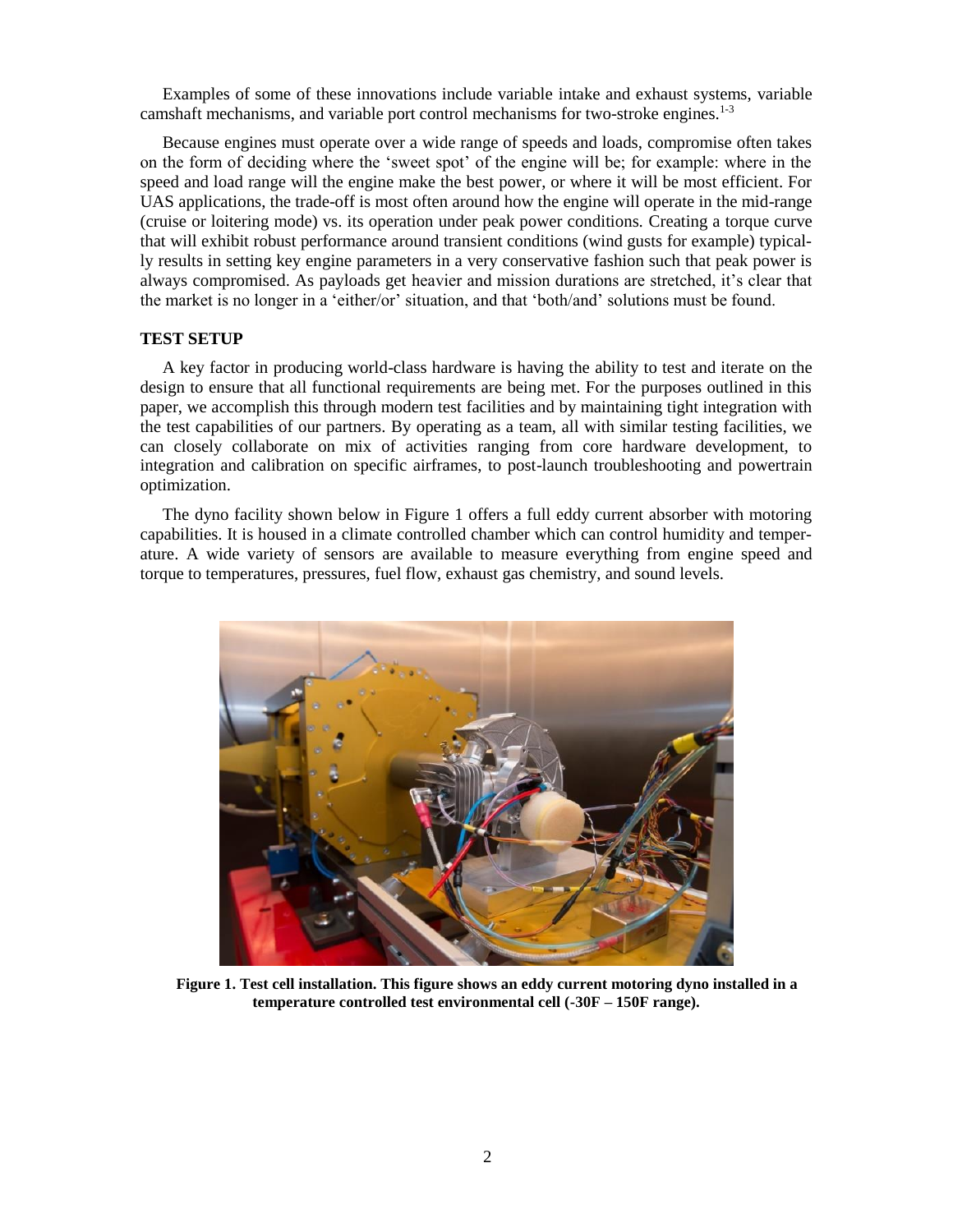## **ENGINE DESIGN**

The design process used to create the hardware illustrated here is rooted in the synergistic combination of hardware testing, the modeling of physical systems, and mechanical/electrical design. The interaction between these three activities has proven very valuable in choosing early design direction and in optimization of this design as it progressed through its development. One methodology can check another, one can confirm another, but most important, the insights made available by using all three tools in conjunction with each other has fostered a deeper understanding and has led to innovation. The end result is an iterative process, illustrated in the figure below, which speeds learning and generates superior hardware.



**Figure 2. Iterative hardware development process.**

The model we are most reliant on for core engine design is a combustion system tool that simulates the engine through its complete intake, scavenging, combustion, and exhaust cycles. This software is based on a traditional 2-zone combustion model and a 1D gas dynamics model to simulate all inlet and exhaust flows. When used properly in conjunction with hardware testing (i.e. using hardware testing to calibrate the model), this simulation tool is very effective in providing design direction of many of the engine's key parameters including optimal port timing, primary and secondary compression ratio, and combustion chamber design. One key to making the modeling effort valuable is access to source code. This is very important in circumstances where we have developed new understanding (such as how recirculated exhaust gas content affects combustion) or where we may want to model unique hardware (such as an innovative exhaust system) where current models cannot yet accurately capture the underlying physics.

For example, the model for scavenging used here is a simple deterministic approach that follows Hopkinson et al in bounding the process by two ideals: Perfect Displacement and Perfect Mixing. Perfect Displacement assumes no mixing of intake and exhaust gasses, whereby Perfect Mixing assumes that all of the intake and exhaust gasses are in a perfectly mixed state.<sup>4</sup> The 'real' scavenging characteristic falls somewhere in between the two ideal models and is shaped by engine design parameters such as bore size, inlet and exhaust tuning, engine porting configuration, and crankcase (secondary) compression ratio.5, 6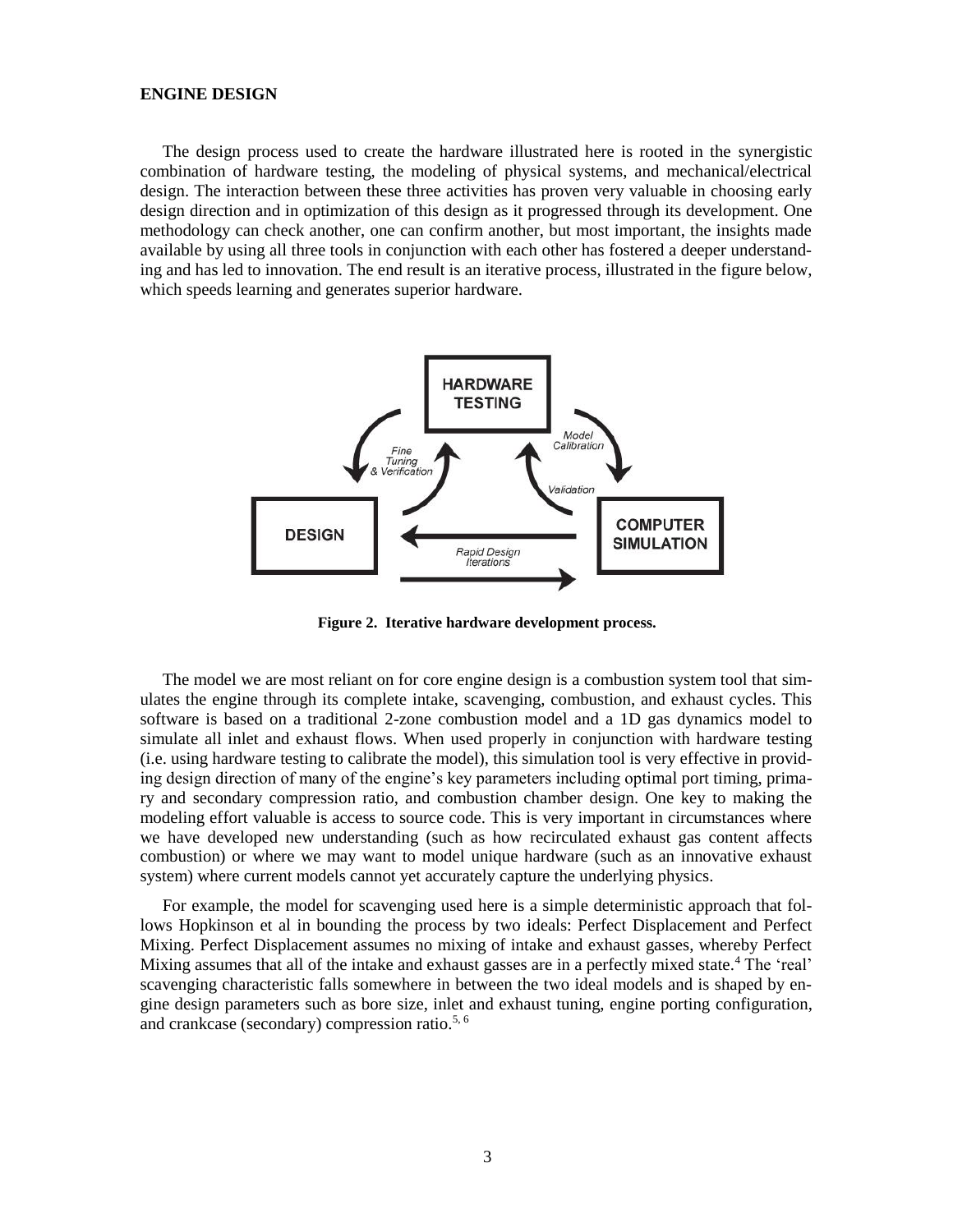Note that the scavenging characteristic differs from the Yam1 curve (derived from a larger displacement, larger bore motorcycle engine) in that the overall scavenging performance suffers because of the test engine's smaller bore size. The smaller bore enables increased short circuiting of intake gasses into the exhaust because the travel distance is shorter, thereby decreasing the Scavenging Efficiency for a given set of operating conditions.

Seeing as this engine has a mildly tuned exhaust system, and the bore is small allowing a relatively large amount of short circuiting, we have 'calibrated' our model with the following scavenging characteristic to account for the unique physical features of this engine. The result is a model that allows us to study the engine in a trend-wise fashion thus speeding our development time and allowing us to rapidly innovate new ideas such as the variable exhaust system shown later in this paper



**Figure 3. Scavenging model used in simulation.**

## **EXHAUST PORT VALVE THEORY**

By default, typical two stroke engines which use the piston to determine the timing at which ports open and close exhibit symmetric port timing…i.e. the crank angle degrees in which the port is closed on the upstroke is the same as when the port is opened on the down stroke. Therefore, when using a variable exhaust mechanism to change port height, both the closing timing and the opening timing are affected equally. The timing of these opening and closing events have several effects on engine operation. On the port closing side (when the piston is rising and closing off the port) a lower exhaust port traps the contents of the cylinder earlier. Depending on the scavenging characteristics of the cylinder, the tuning of the inlet and exhaust systems, and the speed and load that the engine is operating at, this can bias charge purity (the ratio of fresh charge to left-over exhaust gasses from the previous cycle) in either direction. One other main effect on engine operation is that by closing off the cylinder earlier the trapped compression ratio is increased, and this yields higher thermal efficiency. <sup>7</sup> On the exhaust port opening side, there are two main effects: 1) the combusting gasses inside the cylinder push down on the piston for a larg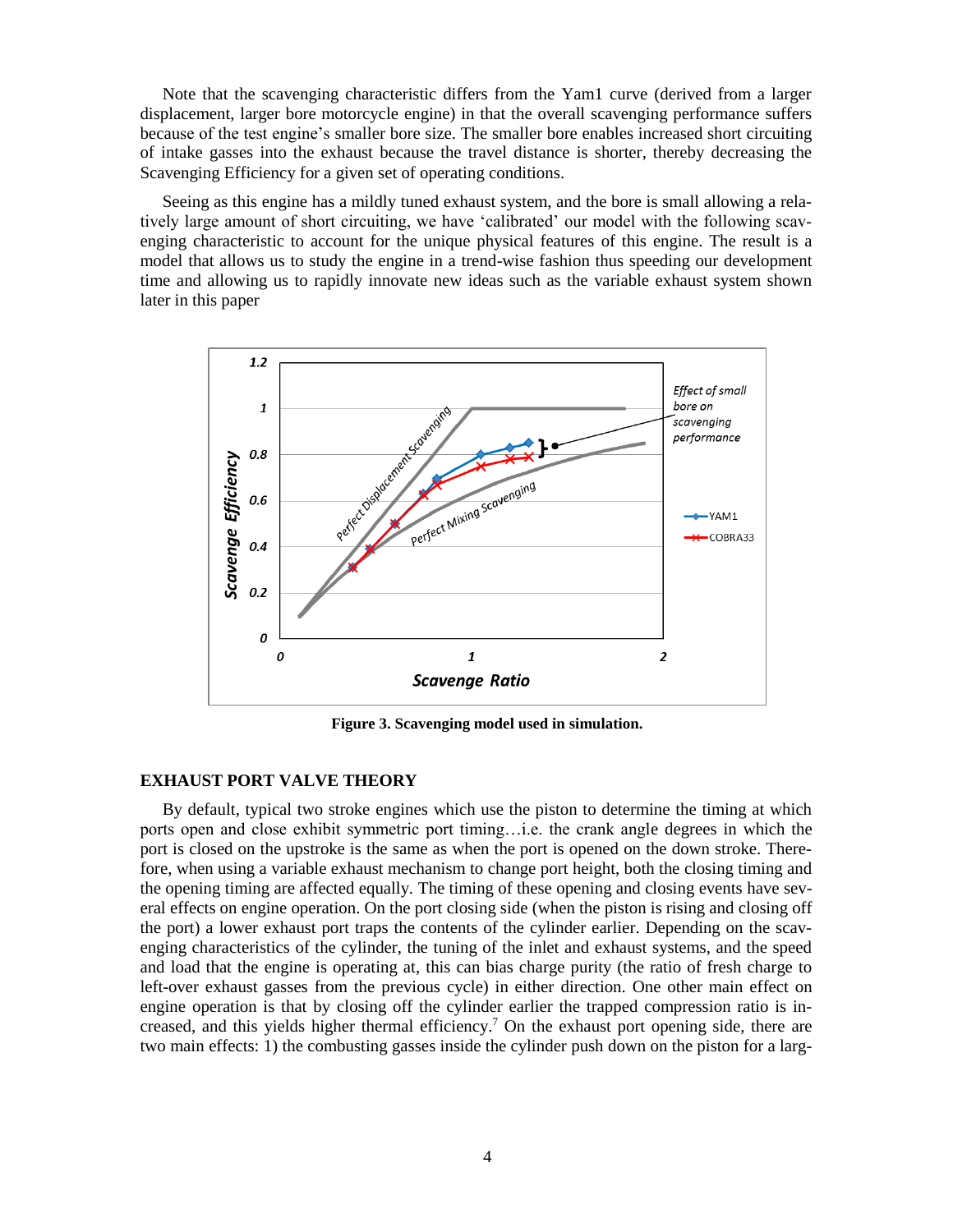er number of crank degrees thereby extracting more work and increasing thermal efficiency, and 2) The cylinder pressure at the time of port opening are less, and this results in lower engine sound output.

A simplified method by which one can visualize and estimate the effects of variable exhaust port timing is through the use of an idealized pressure vs volume (P-V) diagram of the combustion cycle. The thermodynamic assumptions for such an ideal cycle include adiabatic processes for both compression and expansion, constant pressure combustion, and scavenging at constant volume.

The shaded section of the chart represents the theoretical difference between the engine running with the exhaust port valve in the low position (the piston closes the exhaust port at  $V1^*$ ) vs. running with the valve in the up position (port closes at V1). Note that this is an idealized characterization that does not take into account differences in tuning or scavenging differences between open and closed mode, however, for purposes of illustrating the potential efficiency gain, it is useful.



**Figure 4. Ideal engine cycle for two-stroke engine with variable exhaust valve.**

The energy input during the combustion process and the energy lost during the scavenging process can be calculated from the temperatures and specific heats:

$$
Q_c = C_p(T_c - T_b)
$$
  

$$
Q_s = C_v(T_a - T_d)
$$

Furthermore, thermal efficiency (η) can then be defined as:

$$
\eta = \frac{Qc + Qs}{Qc}
$$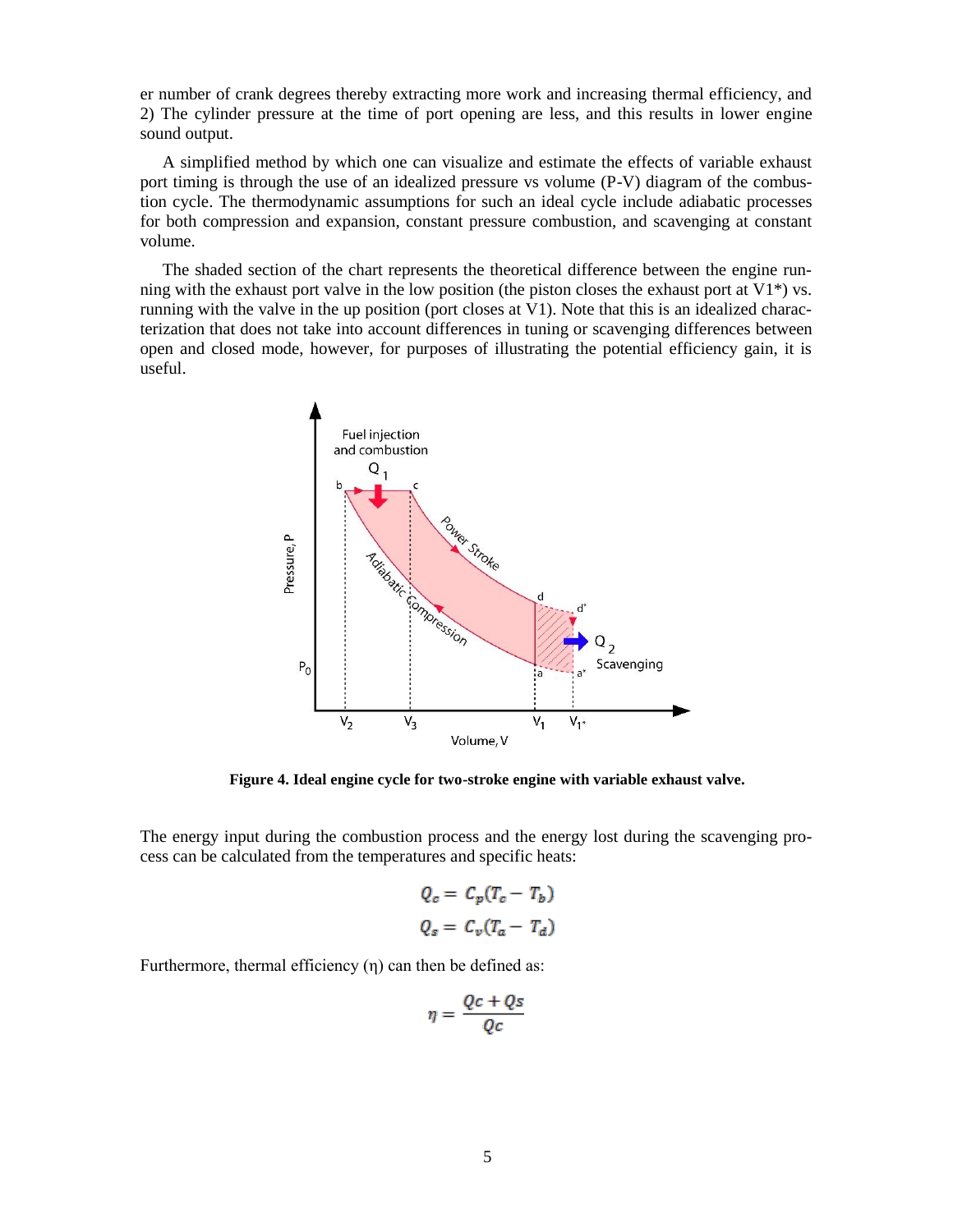Finally, using the Ideal Gas Law (PV=nRT) and defining the ratio of specific heats as  $\lambda = Cp/Cv$ , this can be written:

$$
\eta = 1 + \frac{1}{\lambda} \frac{P_a V_a - P_d V_d}{P_c V_c - P_b V_b}
$$

Now, the increase in thermal efficiency with the engine running with the exhaust valve in the down position vs. the up position can be defined as:

$$
\Delta \eta = \frac{(P_a^* V_a^* - P_d^* V_d^*) - (P_a V_a - P_d V_d)}{\lambda (P_a V_a - P_b V_b)}
$$

Therefore, because of the increased compression and expansion ratios, more energy is extracted out of the combustion process, and higher overall thermal efficiency (i.e. increased fuel efficiency) is achieved. The drawback with this lower exhaust port is that the engine is then highly restricted at higher engine speeds, thereby decreasing the peak power that the engine is able to produce. This lack of peak power will be noticeable during take-off and sprint conditions; especially in light of ever increasing payloads.

Finally, the ultimate effect of a variable exhaust valve for applications with restrictive exhaust systems such as those used in sound sensitive UAS applications is limited by the aforementioned restrictive exhaust. In other words, opening up the exhaust port only has limited influence when the downstream system is the bottleneck. In this application, we alleviated this issue by creating an exhaust by-pass system that allows the engine to run with the exhaust port valve in the open position, and at the same time the exhaust system is opened up to allow the whole engine to operate in 'high power' mode. Note that the deleterious effect on noise during this mode of operation is limited because in the vast majority of circumstances, noise is not an issue under take-off, climb or sprint conditions.

Figure 5 illustrates the variable exhaust port valve and Figure 6 shows the variable exhaust bypass valve. Both are controlled simultaneously by a single servo mechanism: either OPEN-OPEN or CLOSED-CLOSED.



**Figure 5. Variable exhaust port valve.**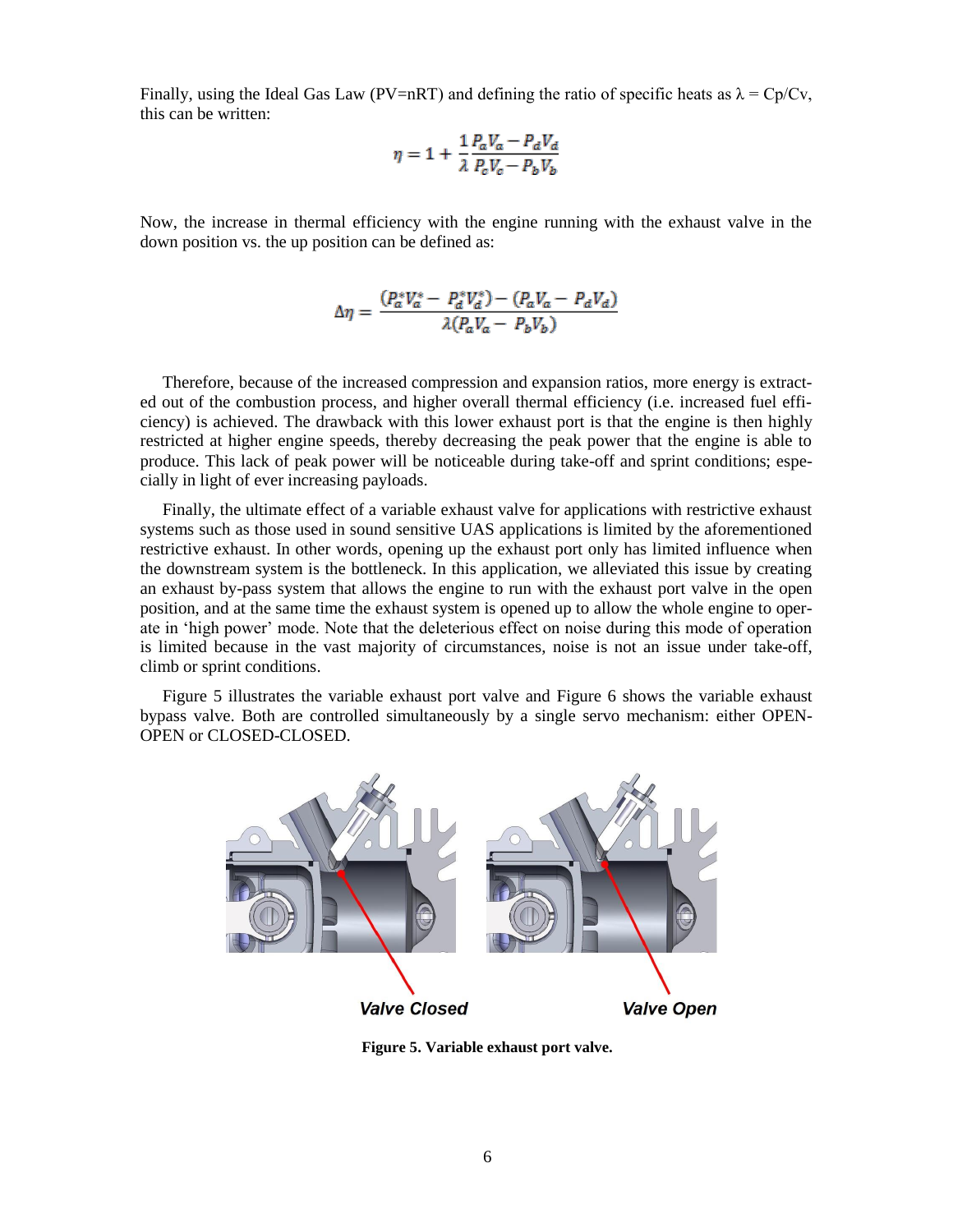

**Figure 6. Exhaust system bypass valve. Shown in 'OPEN' and 'CLOSED' positions.**

## **ENGINE DATA**

## **Wide Open Throttle (WOT) Power**

With the theory of the variable exhaust valve and the variable exhaust system as background, we now must look to actual engine data to determine how effective these mechanisms are in achieving our goals of breaking compromises around power, efficiency, and sound output.

The first area of inquiry is in overall power output. At wide open throttle (WOT), the engine should produce more power in the lower portion of the speed range with the valves shut, and more power in the higher speed range with the valves open. In fact, that is exactly what is shown in the figure below. The CLOSED-CLOSED configuration is shown in red, and the OPEN-OPEN in blue. What is clearly visible is that up to approximately 6000 RPM, the valves in the closed position produce more shaft power. Above that threshold, open valves produce more overall power. Only in terms of power output, what this means is that the engine ports can be tuned to produce more overall peak power, and then the variable exhaust mechanisms can be employed to produce improved low speed torque. Thus, one compromise; high speed vs. low speed power output is decidedly mitigated.

What results is a flattened power curve that will provide robustness in control situations where large transients may exist. Examples of such conditions include wind gusts and sudden electrical generation requirements. At the high end of the power curve, this scheme offers increased peak power for getting heavy payloads off the ground, for climbing up over obstacles like mountain ranges, or for sprinting from one location to the next.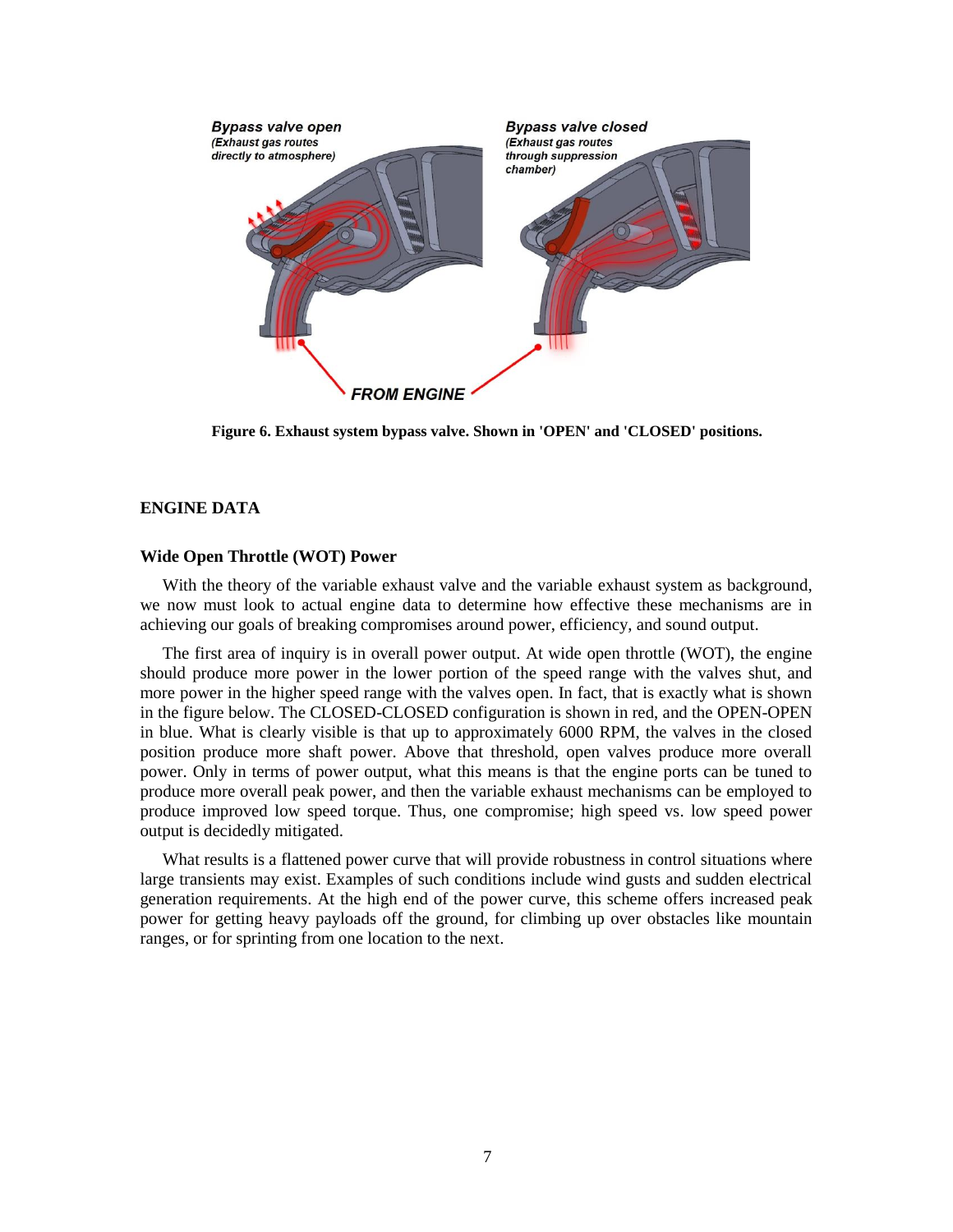

**Figure 7. WOT Power output under both CLOSED-CLOSED and OPEN-OPEN configurations.**

## **Fuel Consumption**

As illustrated in the theoretical exercise with the pressure-volume diagram, the engine should run more efficiently with the exhaust valve in the closed position. Using estimated pressures and volumes taken from design data, we can approximate the efficiency increase based on the equation shown earlier to be approximately 10%. This approximation holds very accurate as translated into measured fuel consumption as shown in Figure 8.

The test procedure for gathering this data consisted of running the engine on the propeller stand across its full speed range. Several distinct 'mini-map' points were recorded along the prop curve, and the propeller was then removed, and the engine was mounted to the dyno. We then replicated each point under tightly controlled air-fuel ratio conditions, and power and fuel flow were measured. Fuel flow was recorded using a temperature compensated, positive displacement flow measuring instrument that is highly accurate under low-flow conditions, and power was calculated from traditional engine RPM and load-cell based torque measurements.

The resultant output is Brake Specific Fuel Consumption (BSFC) as a function of engine speed. Note that along each efficiency curve, engine load varies at each RPM as required to spin the propeller. This measure of fuel consumption is normalized by engine power so that engines of different displacement and type can be compared.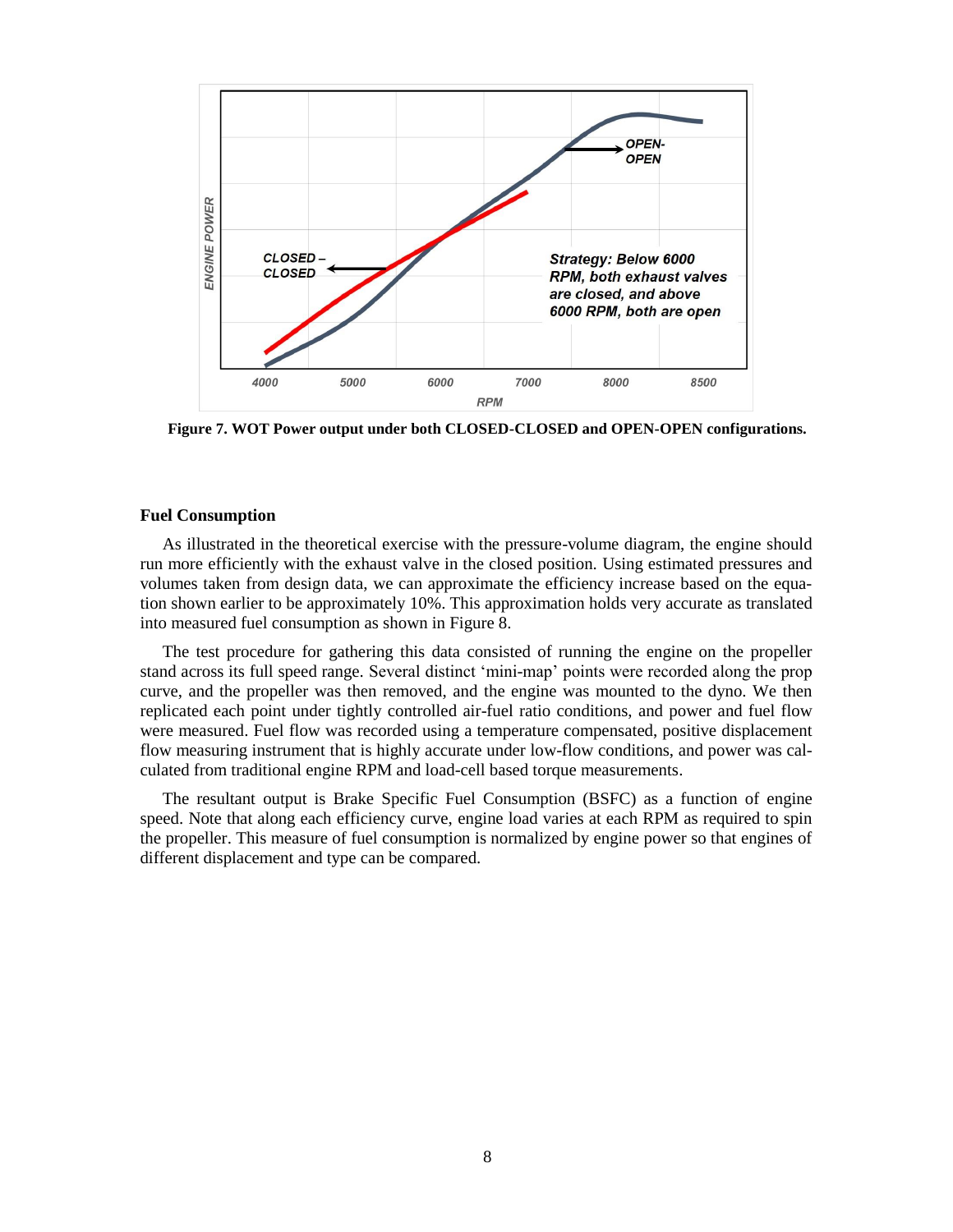

**Figure 8. Fuel consumption improvement along a 16-14 propeller curve.**

The resulting benefit is clear; with a 16-14 propeller in place, the 10% improvement in fuel consumption renders a reduction in approximately 1g/min of fuel flow. For eight hours of flight time, this translates into 0.5kg less fuel load required at take-off. Taken from another perspective, the mass saved in fuel can now be converted to payload for additional instrumentation or delivery items.

## **Sound Output**

Noise reduction on UAS powertrains has, until now, been focused solely on noise attenuation through exhaust system design. While that is critical for any quiet engine design, the application of an exhaust port valve provides an opportunity to quiet the engine at the source by waiting until cylinder pressures are relatively low before opening the exhaust port. This reduces the pressure gradient at the time of exhaust port opening, thereby reducing sound pressure levels and perceived noise. The benefit of operating the engine in this manner is that the energy that would have gone into creating noise can now be captured to create a more efficient engine as shown above.

The data, shown below with sound pressure level charted against throttle position, shows a stark reduction in noise with the application of both exhaust valves simultaneously. Similar to the fuel consumption data, the throttle position and engine speed at each point are held so that the engine is operating along a 16-14 propeller characteristic.

The results are shown through 60% throttle because all points above that level would result in the engine operating under OPEN-OPEN conditions, and therefore, no noise benefit would be available.

The data show that across the propeller curve, that a consistent 3.5-4db reduction in sound pressure level can be realized. This has two potential consequences: 1) The overall system can be made much quieter all else remaining constant, or 2) The exhaust system can be made less restrictive, thereby further increasing overall power potential, and leaving the sound output of the engine roughly constant with an engine without variable exhaust hardware.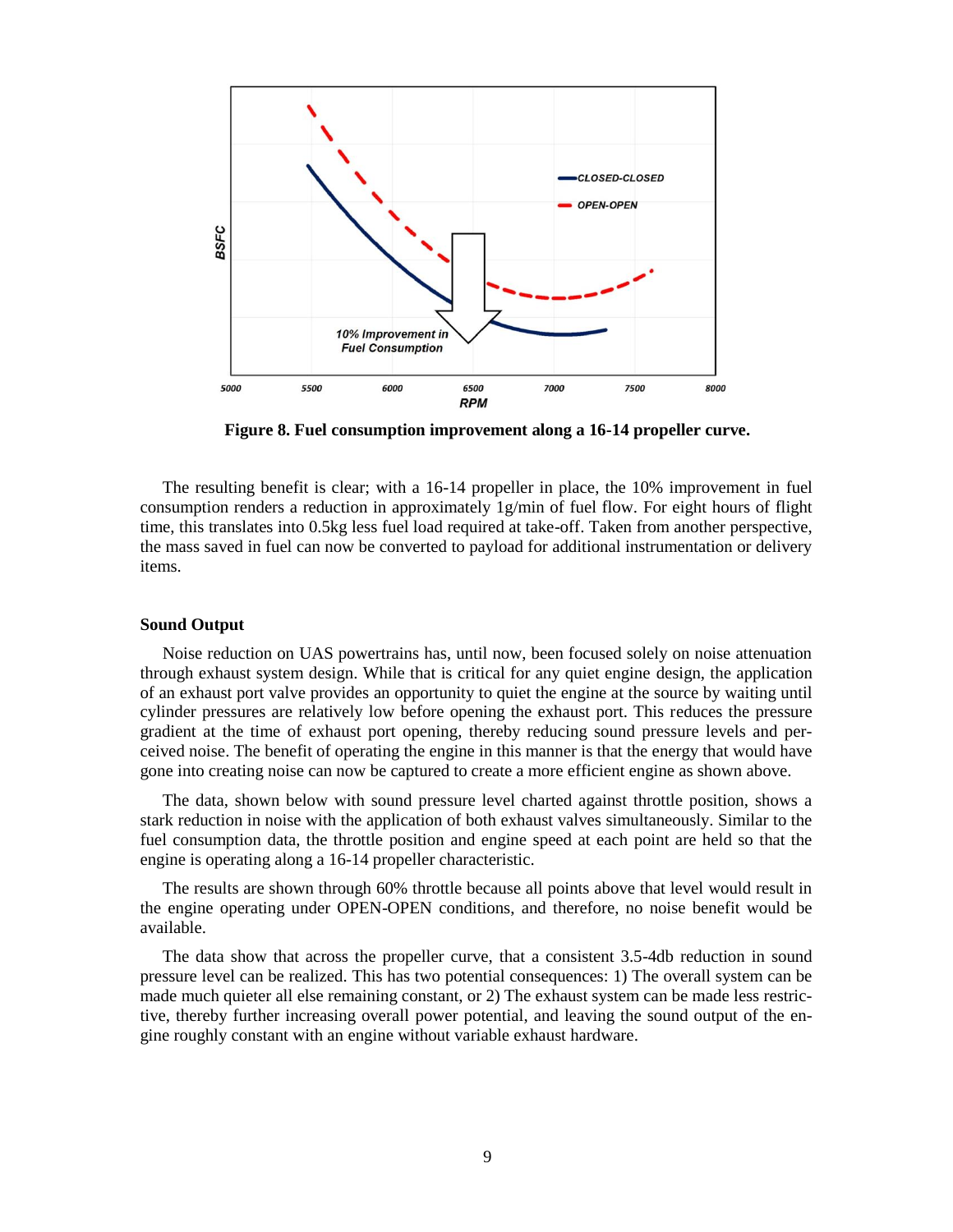

**Figure 9. Noise reduction along a 16-14 propeller curve.**

## **EXHAUST VALVE AS DECOMPRESSION DEVICE**

One potential added use that can be derived from an exhaust port control mechanism is it's utilization as a decompression device. As shown in Figure 10, the exhaust valve can be controlled in such a way as to uncover a decompression passage during starting. This opens up the possibility of utilizing the engine's generator as a simple starting device. Some additional power electronics will be required to achieve this; however, with the use of the decompression device, the amount of electrical current and necessary battery storage is minimized.

The operation of the device is simple: Under starting conditions, the exhaust valve is indexed to a position that fully uncovers a decompression port. The valve is kept in this position until the engine has started, and then the ECU commands the valve back to the closed position during warmup. The only additional requirements are some drilled passages and control software. Additionally, scarce cylinder head real estate is not used (the typical location of decompression valves), thereby keeping the combustion chamber untouched and all cooling fins in place.



**Figure 10. Engine cross section showing exhaust port valve used as decompression device.**